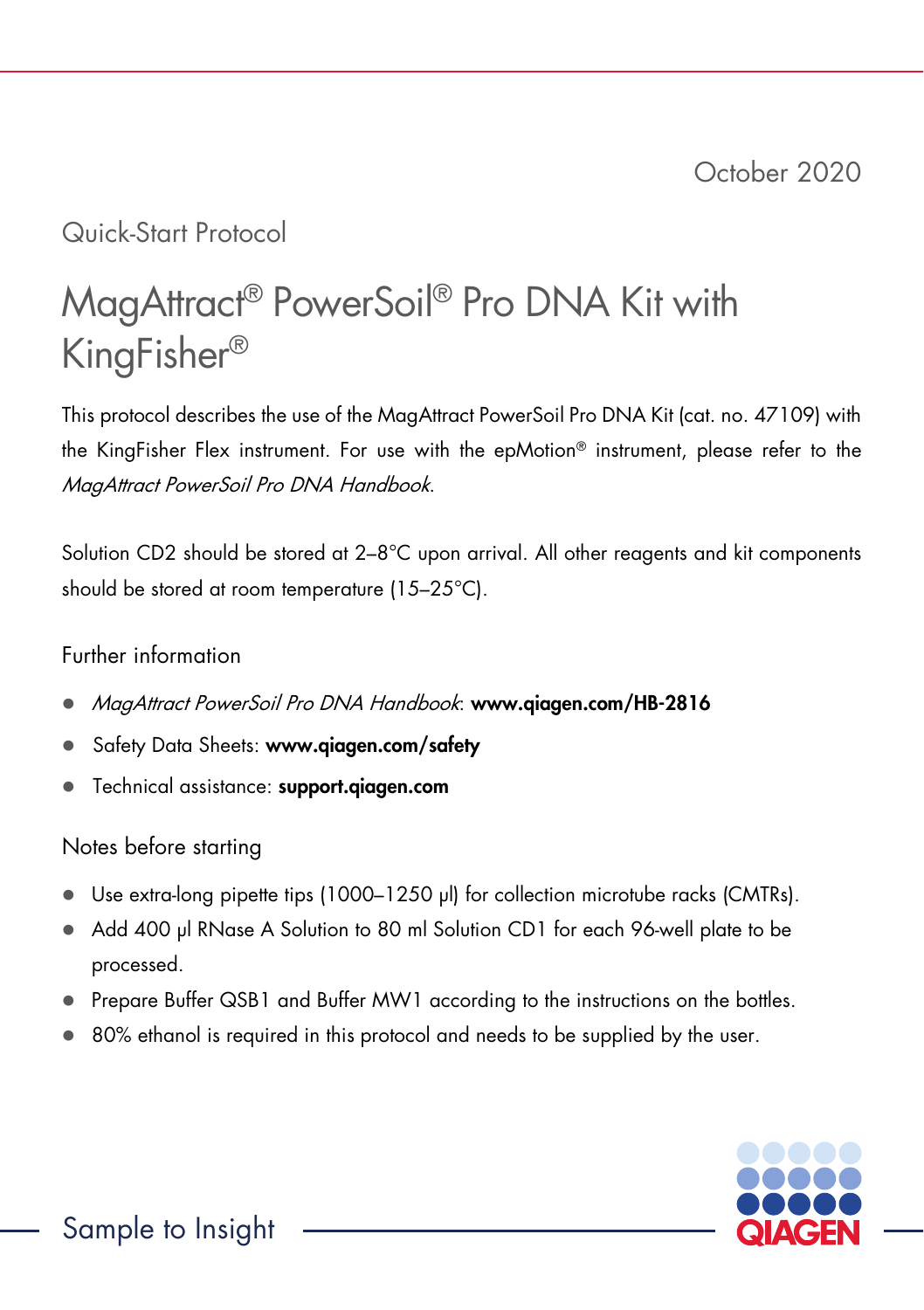### Procedure

- 1. Spin the PowerBead Pro Plate (cat. no. 19311) or the PowerBead Pro Tube (cat. no. 19301) briefly to ensure that the beads have settled at the bottom of the wells or tube.
- 2. Add up to 250 mg of soil or 100 mg of stool into the plate/tube, and 800 µl Solution CD1/RNase A Solution. Seal the plate with sealing film or recap the tube.
- 3. Homogenize samples thoroughly using the TissueLyser II (cat. no. 85300). (For other homogenization methods, please refer to the MagAttract PowerSoil Pro DNA Handbook.)
	- 3a. If using a PowerBead Pro Plate, place a silicone compression mat on top of the sealing film, and then place the sealed plate and mat between 2 adapter plates (cat. no. 11990). Shake for 5 min at 25 Hz. Reorient the plates so that the sides that were closest to the machine body are now furthest from it. Shake again for 5 min at 25 Hz.
	- 3b. If using PowerBead Pro Tubes, place the tubes into a TissueLyser Adapter Set 2 x 24 (cat. no. 69982), or into a 2 ml Tube Holder (cat. no. 11993) and Plate Adapter Set (cat. no. 11990). Fasten the adapter into the TissueLyser II. Shake for 5 min at 25 Hz. Reorient the adapter so that the side that was closest to the machine body becomes furthest from it. Shake again for 5 min at 25 Hz.
- 4. Centrifuge the PowerBead Pro Plate at  $4500 \times g$  for 6 min, or the PowerBead Pro Tubes at  $15,000 \times g$  for 1 min.
- 5. Transfer the supernatant to the CMTRs.

Note: Expect 500–600 µl. The supernatant may still contain some soil/stool particles.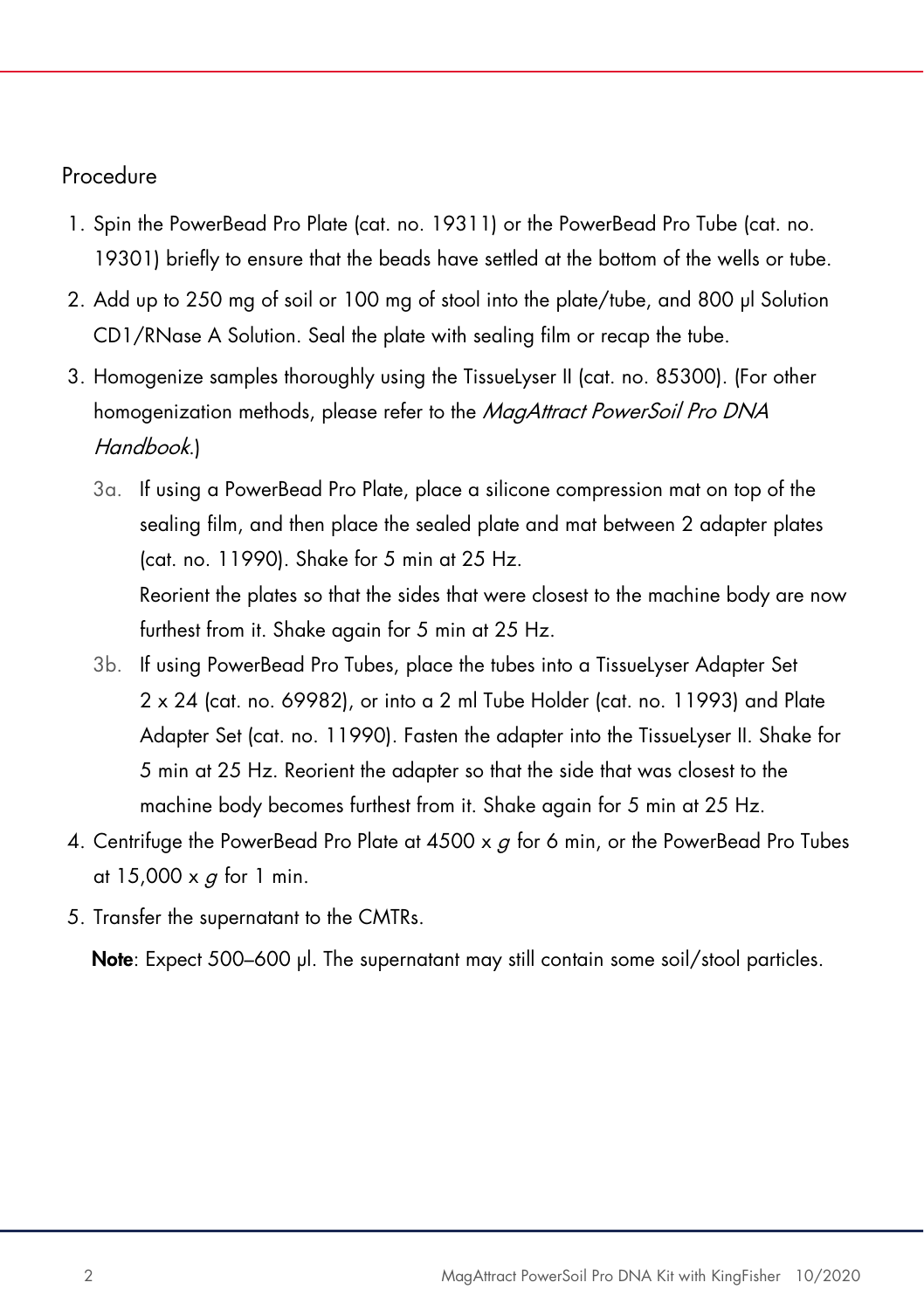- 6. Add 300 μl Solution CD2. Seal the CMTRs with the caps provided, and then vortex.
- 7. Centrifuge the CMTRs at  $4500 \times q$  for 6 min at room temperature.
- 8. Taking care to avoid any residual pellet, transfer no more than 450 µl supernatant from each well to a clean KingFisher deep-well 96 plate.
- 9. Resuspend MagAttract Suspension G Beads by vortexing. For each 96-well plate to be processed, add 3 ml of the resuspended MagAttract Suspension G Beads to 44 ml Buffer QSB1 and mix well. Immediately transfer to a multichannel pipette reservoir.

Note: Maintain the MagAttract Suspension G Beads in suspension to ensure uniform distribution.

- 10. Add 470 µl of the MagAttract Suspension G beads/Buffer QSB1 mix to each well containing lysate in a KingFisher 96 deep-well plate.
- 11. Place the plate on the robotic deck at the specified location indicated in the program.
- 12. Add 500 µl Buffer MW1 to each well of one clean KingFisher 96 deep-well plate. Add 80% ethanol (provided by the user) to each well of 2 clean KingFisher 96 deep-well plates. Place the plates on the robotic deck at the specified locations indicated in the program.
- 13. Add 100 µl Solution C6 to each well of a clean KingFisher 96 microplate and place on the robotic deck at the specified location. Initiate the robotic program.
- 14. Upon completion of the robotic program, cover the wells of the KingFisher 96 microplate with an appropriate storage seal. DNA is now ready for downstream applications.